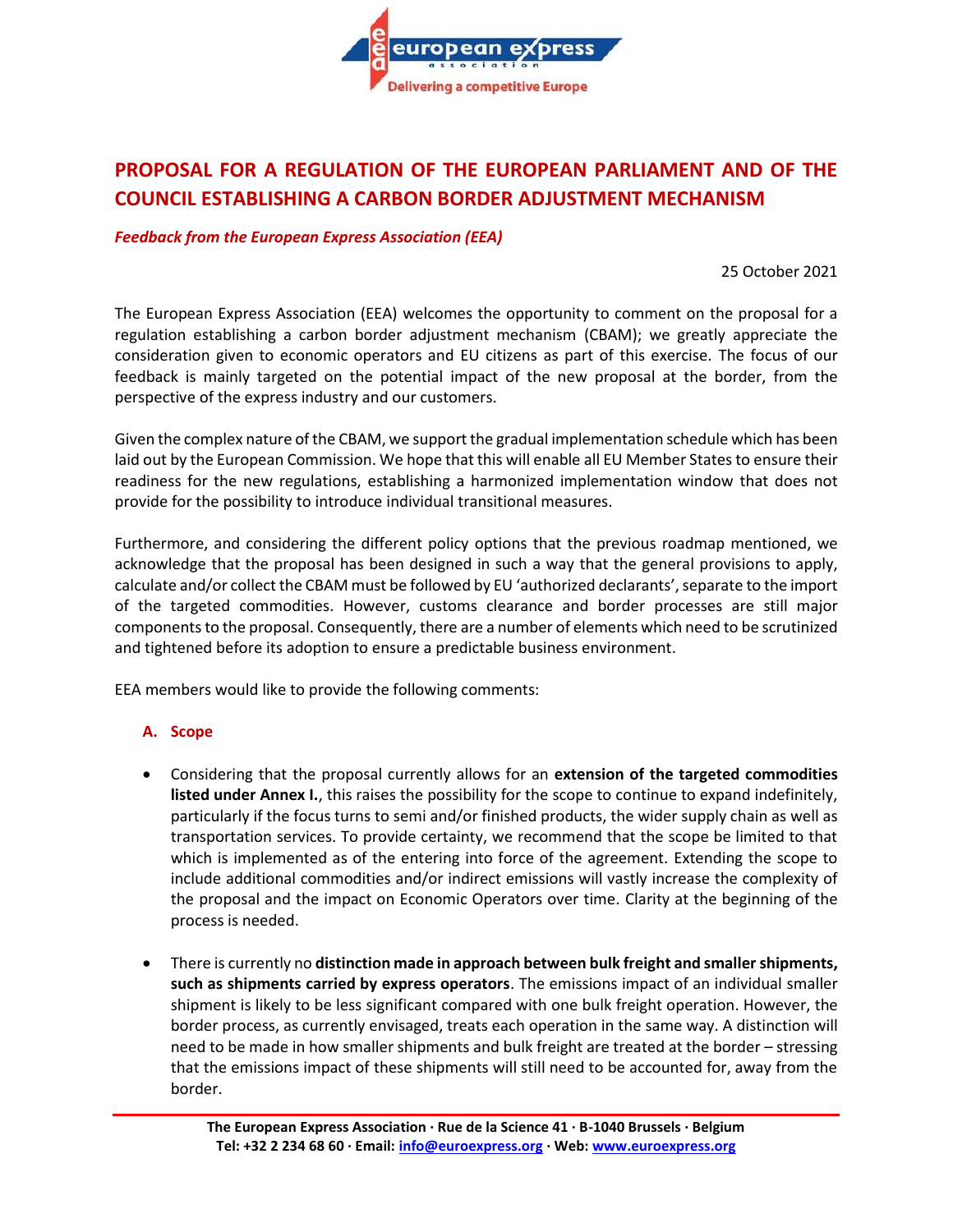

- $\circ$  One suggestion could be to establish certain thresholds for which goods (i.e. taking into account the weight, value and/or type of shipment) could be exempted from the administrative processes at the border (similar to the process foreseen during the transition period). This would not *in any way* preclude the need for the 'authorized declarant' to fulfil reporting obligations away from the border in the same manner as throughout the transitional period.
- $\circ$  Such an approach could yield significant benefits for traders but also for customs authorities, allowing them to more effectively manage their resources and ensure that legitimate goods are able to keep moving, without infringing in any way on the need to account for the emissions impact of these goods away from the border.
- There is currently no **explicit distinction made between B2B and B2C (or C2C) shipments**. In our view, the scope should realistically be limited to B2B shipments. With the current scope of commodities covered, in practice this should cover the vast majority of shipments. In the case that B2C shipments are in scope, it is not clear who would act as 'authorised declarant' considering the broad obligations that are assigned to such an actor which individual consumers are unlikely to be able to fulfil. Therefore, it should be made explicit that the scope is limited to B2B.
- Furthermore, there is **no specific reference to SMEs in the proposal**. This measure is almost certain to increase administrative requirements and costs for all businesses, with SMEs likely to be the most impacted given their limited in-house technical expertise to adhere to the new obligations and requirements. For instance, the complexity of the valuation of CBAM certificates may be comparatively more difficult to cope with for small business than for larger companies. According to Eurostat, SMEs represents more than 99% of companies operating in Europe and they are the backbone of the EU economy, providing more than 60% of employment and playing a key role in driving innovation and ensuring economic stability. As the Commission aims to support trading SMEs that want to boost their export both within and outside the EU, and compete in global markets, the introduction of increased administrative burdens related to the CBAM on SMEs would result in an additional trade restriction for SMEs.

### **B. Customs-related processes and border administration**

The proposal envisages that goods falling under the scope of the regulation will not be allowed to enter the customs territory of the EU unless the importer has been authorized to import the goods by the competent national authority i.e. they are an 'authorized declarant' in the EU. This alone has an impact on the release of the shipment. While it is the responsibility of customs authorities to enforce this, there are a number of border processes that need to be clarified to avoid further unnecessary restrictions and complexities:

• How the **CBAM account number of the authorized declarant** and other relevant data is made available to customs at the time of importation is not yet defined. To minimize the impact, ideally this unique identifier should be provided in a single and already existing field in the customs declaration, rather than providing this information as a separate CBAM declaration/documentation. This should be possible since other data elements are already captured in the customs declaration.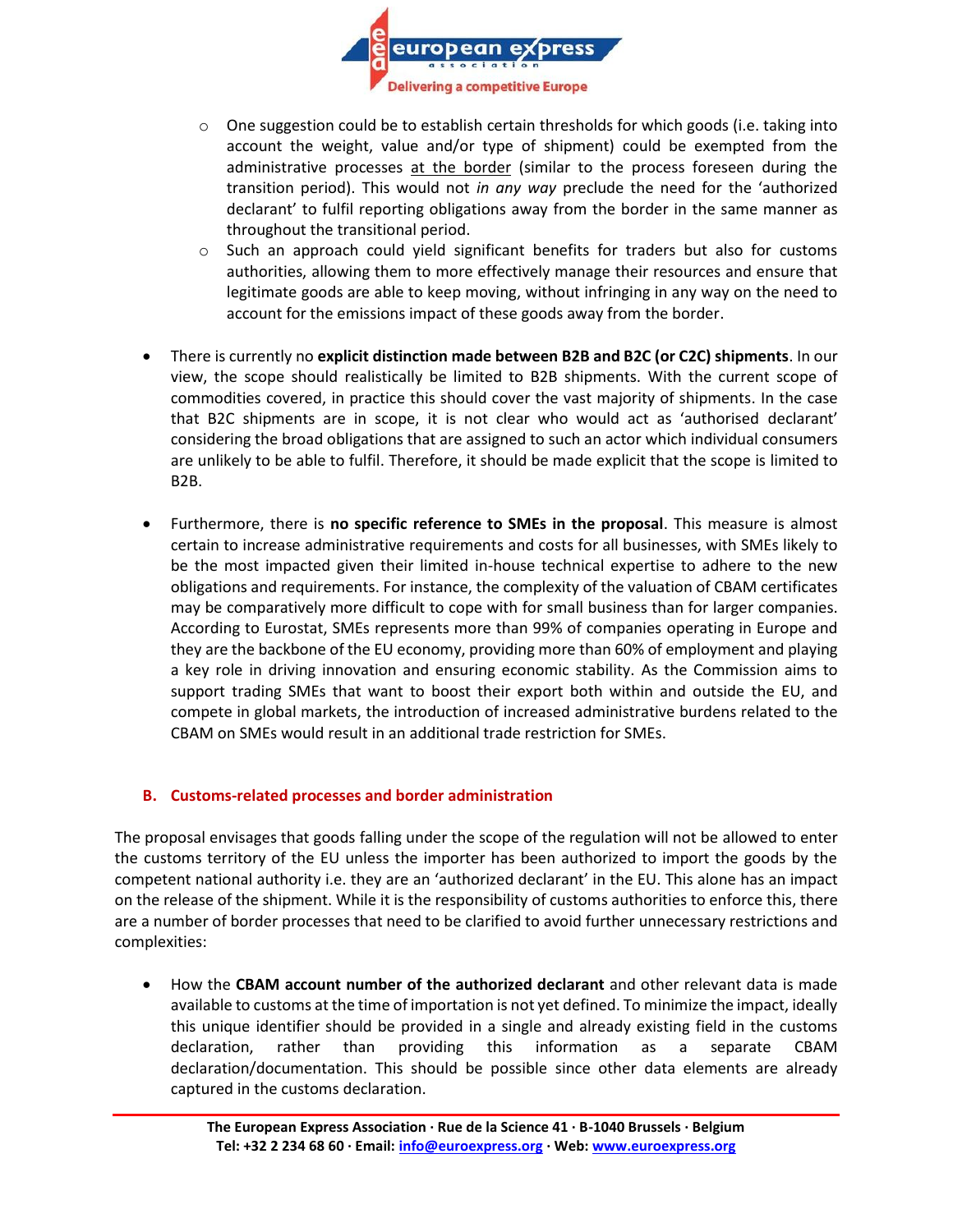

- In addition to the point above, the proposal indicates that customs authorities shall periodically communicate information on the goods declared for importation, including an **8-digit CN Code, as well as the country of origin**. However, there are concerns regarding these two data elements, as not all types of customs declarations available to operators include them (i.e. customs declaration with full data set vs 'super-reduced data set'). This will add complexity and already limits our possibilities for the clearance of such goods using the customs declaration with superreduced data set, reinforcing the case for limiting the scope of commodities covered to the currently envisaged list.
- It should be the responsibility of customs to check the **validity of the CBAM identifier**, similar to the process for checking the IOSS number for e-commerce shipments. So long as the CBAM identifier is included, the goods should keep moving.
- The proposal leaves the implementation mainly to Member States, whereas the Commission will be assuming a central administrator role to assist them in carrying out their obligations and to coordinate the national registries. With this in mind, it is essential that adequate time and resources are devoted to **ensuring Member State system readiness from day one**. Member State timelines need to be harmonized and communicated well in advance, and variations in implementation at Member State level should be avoided as far as possible. A smooth rollout is essential to avoid complications.
- In the same manner, any IT requirements for traders should be minimized as far as possible. Any **technical specifications for trade** need to be made available well in advance. For example, specifications must be made available 18-24 months before implementation, or to put it another way, they should be made available before, not at the end, of the transition period.
- Clear **guidance for trade also needs to be agreed and communicated** well in advance. If this has not been done, implementation needs to be postponed.

EEA general position: the customs impact i) at the moment of importation and ii) any additional requirements need to be clearly set out well in advance of implementation, with the intention to minimize the border impact as much as possible.

### **C. Enforcement and liability of carriers**

- Depending on the type of customs representation and as per UCC rules, the declarant in some cases may not be the same party listed as the importer. Therefore, the use of the **term 'authorized declarant'** is confusing. The obligations assigned to this actor reflect the obligations assigned to the importer of the goods in scope of the proposal. Meanwhile, the requirements of a 'declarant' refer to the obligations set out in the UCC for the person lodging a customs declaration in their own name or on behalf of someone else (such as an express carrier). To avoid any uncertainty as regards the responsibilities and obligations of the relevant actors, we **recommend to refer instead to an 'authorized** *importer'*.
- It is important to more clearly define the liabilities of different actors in the customs process. As carriers, we should not be held liable in any way for obligations that are the responsibility of the